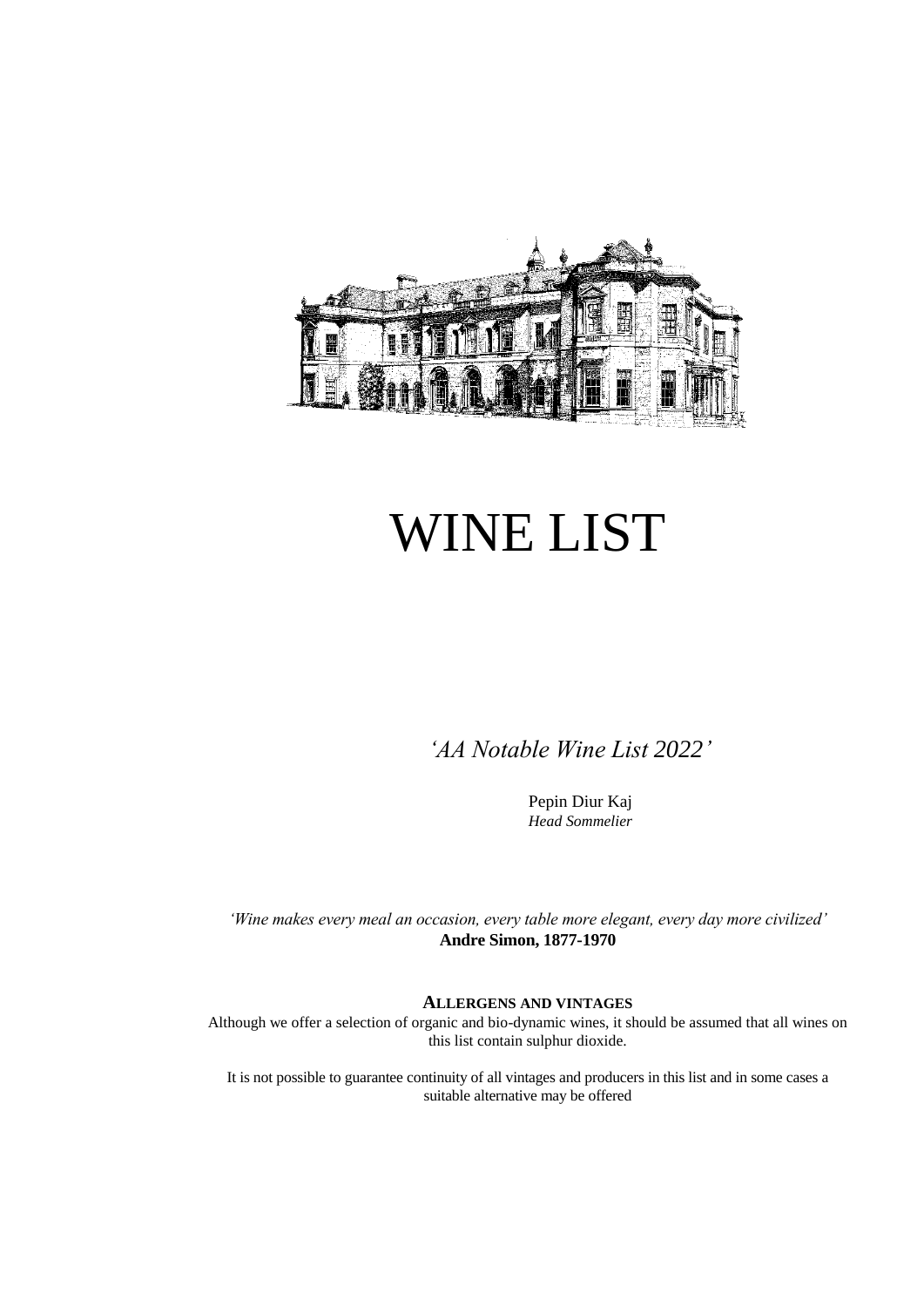# **CORAVIN – WINE BY THE GLASS**

 *The Coravin is a system that allows our sommelier to pour some of his favourite vintage wines by the glass, without ever pulling the cork and normally only offered by the bottle.* **WHITE WINE**

|                                                                                                                                                                                                                                        | £ 125ml |
|----------------------------------------------------------------------------------------------------------------------------------------------------------------------------------------------------------------------------------------|---------|
| * Viognier, Condrieu, 'Les Terrasses de L'Empire, 2020<br>Domaine Georges Vernay, Rhone Valley, France                                                                                                                                 | 26.00   |
| This is an aromatic French viognier, matured for 8 months French oak, Crisp and<br>balanced with a honey minerality and peach finish.                                                                                                  |         |
| * Chablis Grand Cru, Jean-Marc, Brocard, Bougros, 2018<br>Burgundy, France                                                                                                                                                             | 24.00   |
| This is a classic style with notes of white flowers and stone fruits with lemony hint. The<br>palate is complex crisp and steely.                                                                                                      |         |
| * Gewurztraminer Réserve Personnelle, Léon Beyer, 2018<br>Alsace, France                                                                                                                                                               | 14.00   |
| Probably the best-known Alsace wine, full-bodied, powerful, seductive and well-<br>structured. Flavourful with an intense bouquet displays rich aromas of fruit, flowers<br>and spices.                                                |         |
| * Sauvignon Blanc / Chardonnay, Conte della Vipera, 2018<br>Della Sala, Umbria, Italy                                                                                                                                                  | 18.00   |
| An unusual blend in Italy, this wine is straw yellow in colour with greenish high lights.<br>On the nose, offers a striking bouquet of ripe fruit: peach, grapefruit and pineapple.<br>The palate is ample, enveloping and persistent. |         |

## **ROSÉ WINE**

| *Whispering Angel, Château d'Esclans, 2020                                              | £125ml |
|-----------------------------------------------------------------------------------------|--------|
| Côtes de Provence, France                                                               | 15.00  |
| This is a Provencal-style dry rosé, very elegant, well balanced with a pale salmon-pink |        |
| colour, delicate nose of fresh strawberries and floral notes.                           |        |
|                                                                                         |        |

#### **RED WINE**

|                                                                                                                                                                                                                                                                                       | $£$ 125 $ml$ |
|---------------------------------------------------------------------------------------------------------------------------------------------------------------------------------------------------------------------------------------------------------------------------------------|--------------|
| * Lirac, Les Closiers, Southern Rhône Valley, France, 2016<br>This full bodied, smooth and voluptuous made essentially from traditional blend of<br>Grenache, Syrah, Mourvèdre and Cinsault varietals. Suitable for Vegetarian/vegan.<br>Specially recommended for Steak and poultry. | 16.00        |
| * Pauillac, Les Légendes R, 2017                                                                                                                                                                                                                                                      | 16.00        |
| Bordeaux, France                                                                                                                                                                                                                                                                      |              |
| The nose starts with spicy red fruits, then after a few minutes' spicy oak and vanilla,<br>ripe and approachable tannins with a spicy finish.<br>* Amarone della Valpolicella, Classico DOCG, Camparol, 2017                                                                          | 20.00        |
| Veneto, Italy                                                                                                                                                                                                                                                                         |              |
| This full-bodied wine displays an intense red ruby colour with garnet shades, elegant<br>bouquet with black cherry hints, very mature fruits and spices. It's a blended wine<br>with great structure and complexity but still smooth.                                                 |              |
| * Pinot Noir, Freestone Vineyards, Joseph Phelps, 2017                                                                                                                                                                                                                                | 25.00        |
| Sonoma Coast, CA, USA                                                                                                                                                                                                                                                                 |              |
| An elegant, aromatic bouquet of cherries, spices, woods and vanilla. The palate                                                                                                                                                                                                       |              |

*shows wild strawberries, blueberries and minerality with soft tannins.*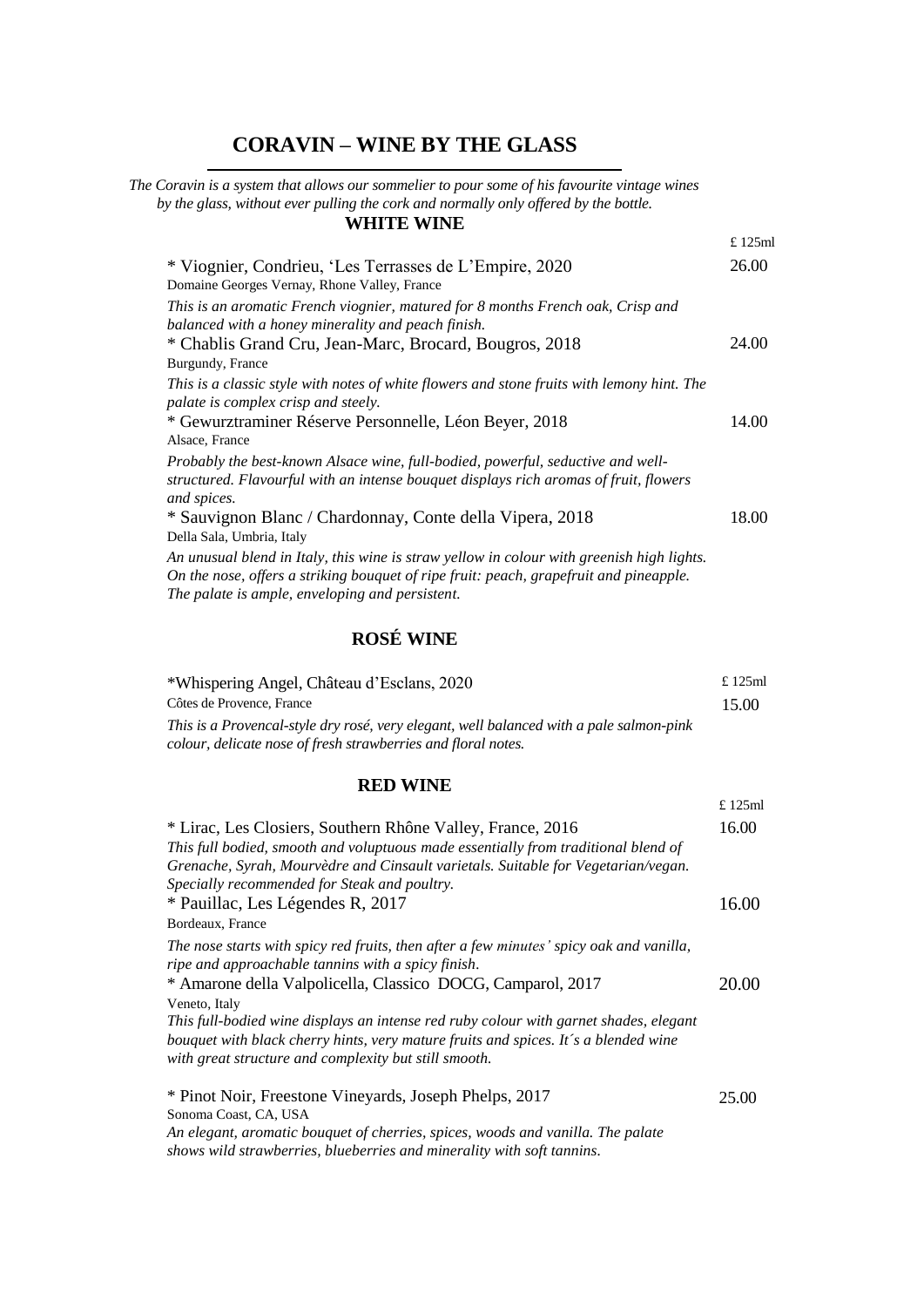# **CHAMPAGNE & SPARKLING WINE BY THE GLASS**

#### *'Champagne! In victory one deserves it, in defeat one needs it'* **Napoleon Bonaparte** £ 125ml

| 12.50 |
|-------|
| 12.50 |
| 14.50 |
|       |

# **WINES BY THE GLASS**

## **WHITE WINE**

£ 125ml £ 175ml

£125ml £175ml

| 299 | Chardonnay, Bushranger, 2021<br>South Eastern Australia           | 6.25      | 8.50      |
|-----|-------------------------------------------------------------------|-----------|-----------|
| 219 | Mâcon Villages, Domaine Les Chenevières, 2018<br>Burgundy, France | 9.50      | 12.75     |
| 275 | Vinho Verde, Varzea Do Marao, 2020<br>Portugal                    | 8.50      | 11.75     |
| 280 | Chenin Blanc, Klein Kloof, 2021<br>Paarl, South Africa            | 9.50      | 12.75     |
| 315 | Sauvignon Blanc, Mount Vernon, 2021<br>New Zealand                | 10.50     | 13.75     |
|     | <b>RED WINE</b>                                                   |           |           |
|     |                                                                   | £125 $ml$ | £175 $ml$ |
| 464 | Shiraz Rushranger 2020                                            | 625       | 8.50.     |

| 464 | Shiraz, Bushranger, 2020<br>South Eastern Australia                         | 6.25 | 8.50  |
|-----|-----------------------------------------------------------------------------|------|-------|
| 350 | Château Garreau, Bordeaux Superieur, 2016<br>Bordeaux, France               | 9.50 | 13.75 |
| 462 | Malbec, Bodega Norton, 2021<br>Argentina                                    | 8.50 | 12.75 |
| 456 | Zinfandel, McManis, 2018<br>California, USA                                 | 8.50 | 12.75 |
| 461 | Pinot Noir, Apaltagua, Coleccion Edition, 2018<br>San Antonio Valley, Chile | 9.50 | 12.75 |

# **ROSÉ WINE**

| 502 | Rosé d'Anjou, Les Roseraies, Auguste Bonhomme, 2020 | 8.50 | 10.50 |
|-----|-----------------------------------------------------|------|-------|
|     | Loire Valley, France                                |      |       |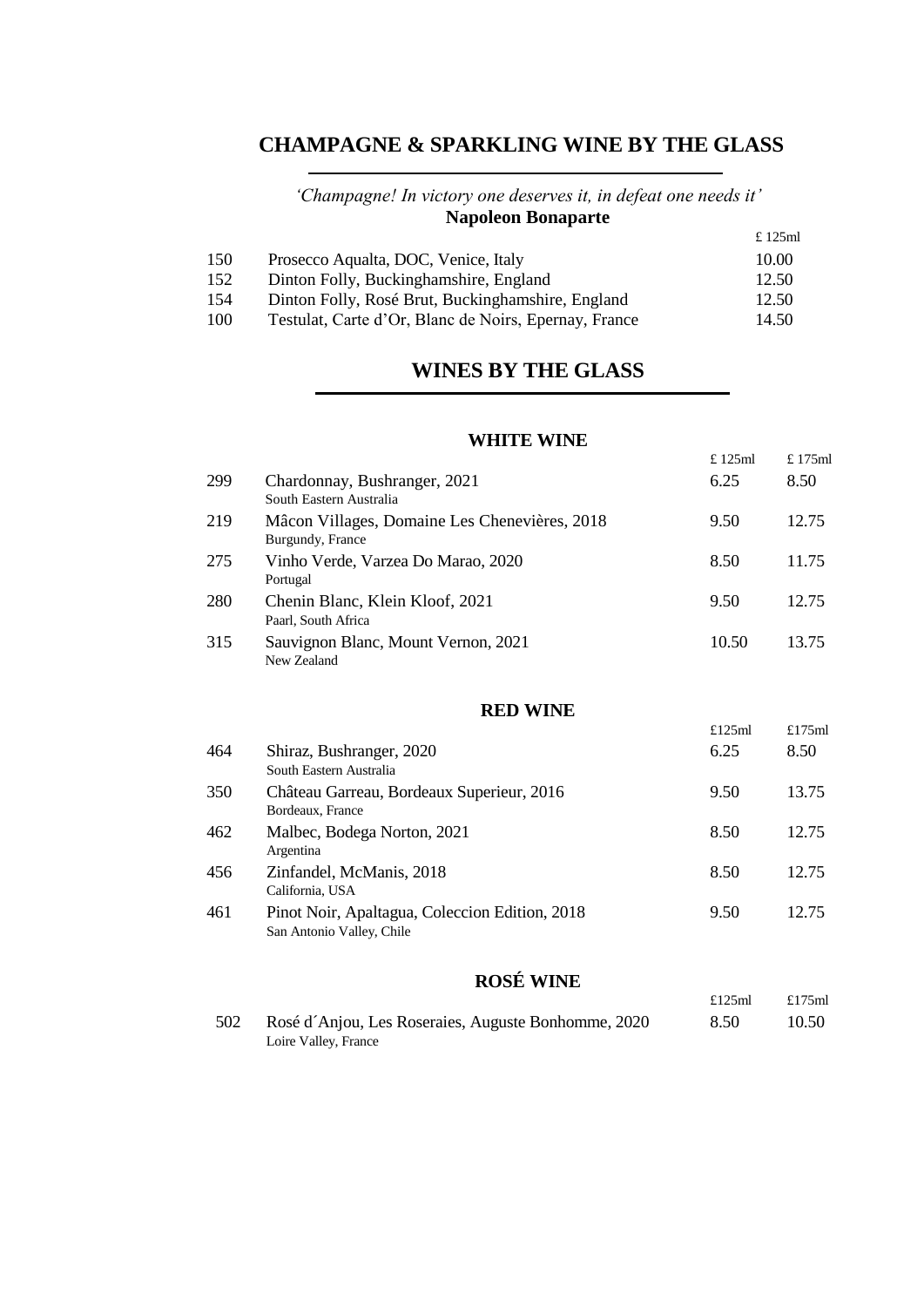# **CHAMPAGNE AND SPARKLING WINE**

#### **NON-VINTAGE**

|     |                                               | Vintage   | £ Bottle |
|-----|-----------------------------------------------|-----------|----------|
| 100 | Testulat, Carte d'Or, Blanc de Noirs, Epernay | <b>NV</b> | 79.00    |
|     |                                               |           |          |
| 101 | Pol Roger, Brut Reserve, White Foil, Epernay  | <b>NV</b> | 110.00   |
| 103 | Laurent Perrier, Brut, Tours-sur-Marne        | <b>NV</b> | 100.00   |
| 104 | Moët et Chandon, Ice Imperial, Epernay        | <b>NV</b> | 96.00    |
| 105 | Moët et Chandon, Brut Imperial, Epernay       | <b>NV</b> | 91.00    |
| 106 | Louis Roederer, Brut Premier, Reims           | <b>NV</b> | 105.00   |
| 107 | Pommery, Brut Royal, Reims                    | <b>NV</b> | 89.00    |
| 108 | Veuve Clicquot, Yellow Label, Brut, Reims     | <b>NV</b> | 99.00    |
| 109 | Bollinger, Special Cuvée, Brut, Ay            | <b>NV</b> | 110.00   |
| 110 | Taittinger, Brut Réserve, Reims               | <b>NV</b> | 89.00    |
| 114 | Krug, Grande Cuvée, Brut, Reims               | <b>NV</b> | 294.00   |
| 115 | Duval-Leroy, Brut Reserve, A Vertus           | <b>NV</b> | 84.00    |
| 116 | Bruno Paillard, Brut Premiere Cuvee, Reims    | <b>NV</b> | 105.00   |

#### **VINTAGE**

|     |                                               | Vintage | $£$ Bottle |
|-----|-----------------------------------------------|---------|------------|
| 130 | Dom Perignon, Brut, Epernay                   | 2005    | 398.00     |
| 131 | Louis Roederer, Cristal, Reims                | 2006    | 470.00     |
| 132 | Veuve Clicquot, Yellow Label, Brut, Reims     | 2012    | 155.00     |
| 133 | Bollinger Brut, La Grande Année, Reims        | 1999    | 320.00     |
| 134 | Louis Roederer, Cristal Millesime Brut, Reims | 1990    | 660.00     |
| 135 | Bollinger R.D. Extra Brut, Reims              | 1979    | 965.00     |

## **ROSÉ**

|     |                                                       | Vintage   | $\pounds$ Bottle |
|-----|-------------------------------------------------------|-----------|------------------|
| 140 | Moët et Chandon, Rosé, Epernay                        | NV        | 99.00            |
| 141 | Laurent Perrier, Cuvée Rosé, Brut, Tours-sur-Marne    | <b>NV</b> | 136.00           |
| 142 | Palmer, Rosé Reserve, Brut, Reims                     | NV        | 84.00            |
| 143 | Testulat, Brut Rosé Charlotte, Noir de Noirs, Epernay | <b>NV</b> | 81.00            |
| 144 | Veuve Clicquot, Rose, Reims                           | NV        | 116.00           |
| 143 | Ruinart Rosé Brut, Champagne                          | NV        | 120.00           |
|     |                                                       |           |                  |

#### **SPARKLING WINE**

|     |                                            | Vintage | £ Bottle |
|-----|--------------------------------------------|---------|----------|
| 150 | Prosecco Aqualta DOC, Venice, Italy        | NV      | 50.00    |
| 151 | Nyetimber, Classic Cuvee, Sussex, England  | NV      | 80.00    |
| 152 | Dinton Folly, Buckinghamshire, England     | NV      | 74.00    |
| 153 | Montlouis-Sur-Loire, Berger Freres, France | NV      | 55.00    |
| 154 | Dinton Folly, Rosé Brut, Buckinghamshire   | NV      | 85.00    |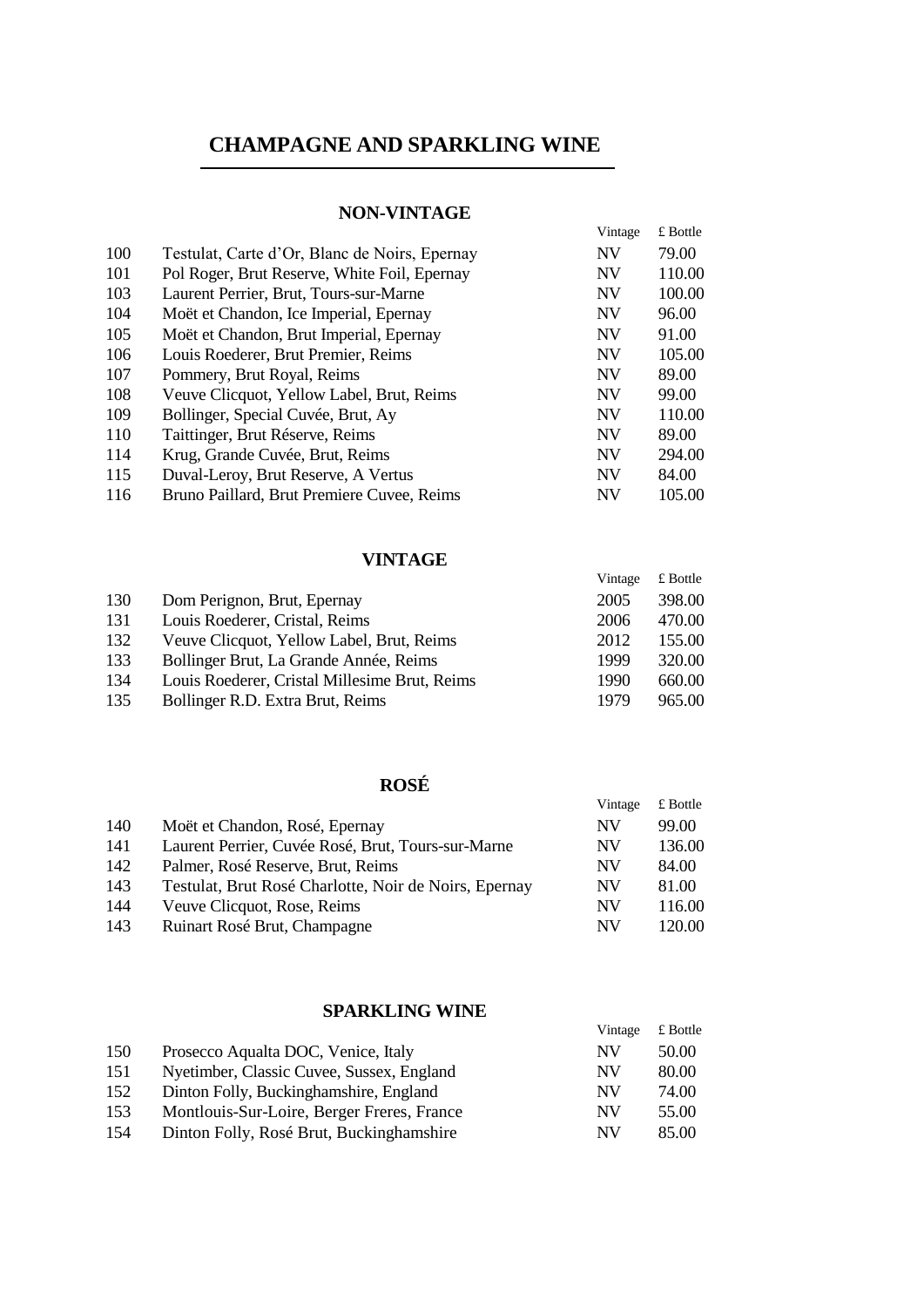#### **BORDEAUX**

Vintage £ Bottle

| 201 | Bordeaux Blanc, Légende de Lafite          | 2020 | 42.00 |
|-----|--------------------------------------------|------|-------|
| 202 | Mouton Cadet, Baron Philippe de Rothschild | 2019 | 43.00 |

## **BURGUNDY**

## **Chablis**

|     |                                                              | Vintage | $£$ Bottle       |
|-----|--------------------------------------------------------------|---------|------------------|
| 206 | Petit Chablis, Jean-Marc Brocard                             | 2020    | 53.00            |
| 208 | Chablis 1 er Cru, Fourchaume, Jean-Marc Brocard              | 2020    | 91.00            |
| 209 | Chablis Grand Cru, Jean-Marc Brocard, Bougros                | 2018    | 126.00           |
|     | Côte de Beaune                                               |         |                  |
|     |                                                              | Vintage | $\pounds$ Bottle |
| 214 | Meursault, Domaine Michelot                                  | 2019    | 105.00           |
| 215 | Chassagne-Montrachet, 1er Cru, Les Embrazées                 | 2018    | 199.00           |
| 216 | Montagny, 1 <sup>er</sup> Cru, La Grande Roche, Louis Latour | 2018    | 89.00            |
|     |                                                              |         |                  |
|     |                                                              |         |                  |

## **Mâconnais**

|     |                                                    | Vintage £ Bottle |       |
|-----|----------------------------------------------------|------------------|-------|
| 218 | Mâcon Lugny, Louis Latour                          | 2017             | 50.00 |
| 219 | Mâcon Villages, Domaine Les Chénevières, G.Duboeuf | 2018             | 52.00 |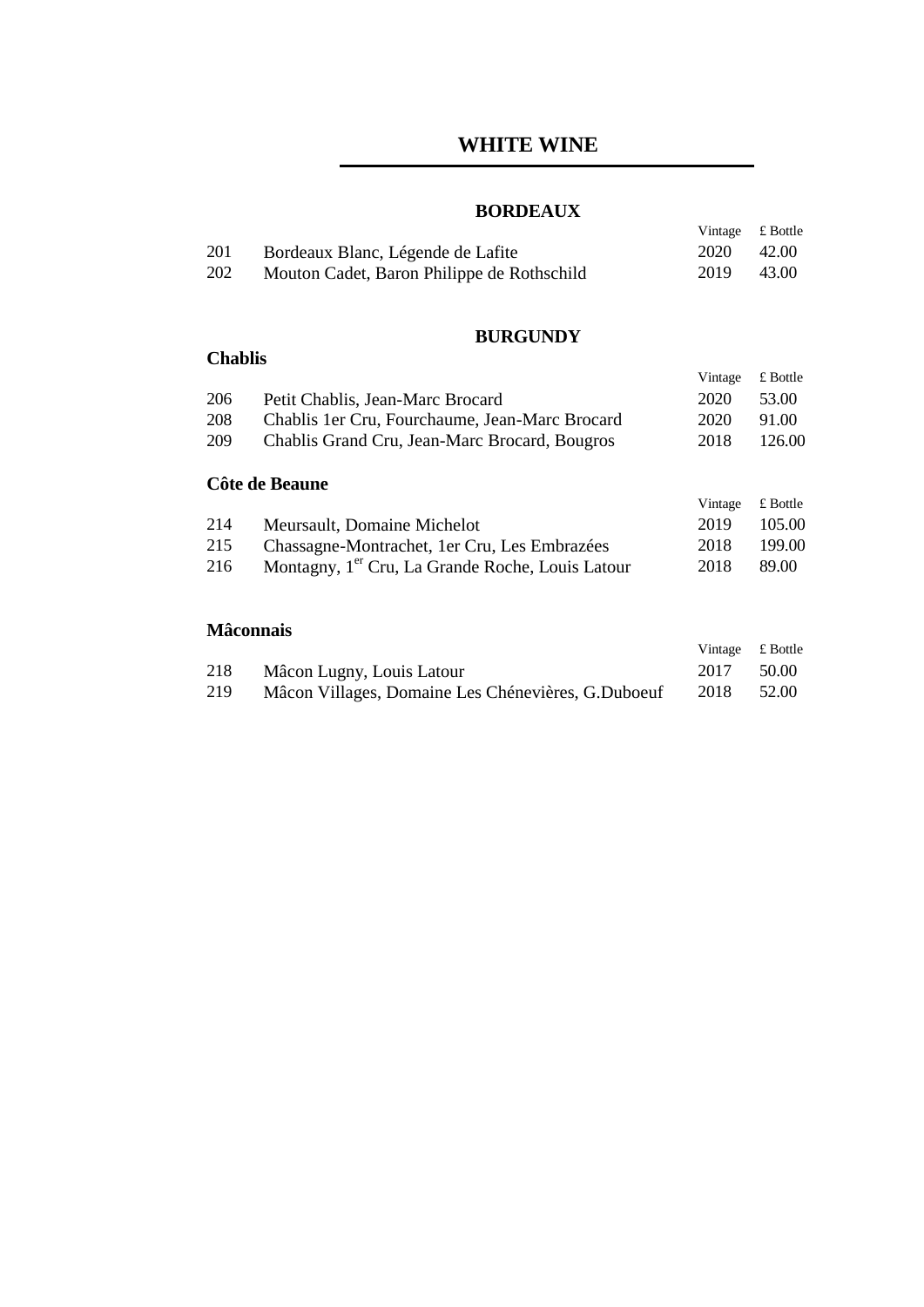#### **RHONE VALLEY**

**Northern Rhone**

|     |                                                      | Vintage | £ Bottle |
|-----|------------------------------------------------------|---------|----------|
| 225 | Condrieu 'Les Terrasses de l'Empire', Domaine Vernay | 2020    | 180.00   |
|     | <b>Southern Rhone</b>                                |         |          |
|     |                                                      | Vintage | £ Bottle |
| 227 | Châteauneuf du Pape, Père Caboche, J Pierre Boisson  | 2020    | 68.00    |
| 228 | Lirac, Domaine Maby                                  | 2016    | 47.00    |
|     | <b>LOIRE VALLEY</b>                                  |         |          |
|     |                                                      | Vintage | £ Bottle |
| 230 | Sancerre, La Croix du Roy, Lucien Crochet            | 2019    | 71.00    |
| 232 | Quincy, Domaine des Bruniers                         | 2017    | 47.00    |
| 234 | Muscadet, Domaine de la Brie                         | 2018    | 44.00    |
| 235 | Vouvray, Bernard Fouquet                             | 2020    | 46.00    |
| 236 | Pouilly Fumé, Les Chailloux Silex, Domaine Chatelain | 2018    | 71.00    |
|     | <b>ALSACE</b>                                        |         |          |
|     |                                                      | Vintage | £ Bottle |
| 238 | Gewurztraminer Réserve Personnelle, Leon Beyer       | 2018    | 47.00    |
| 239 | Pinot Blanc Réserve Personnelle, Leon Beyer          | 2016    | 49.00    |
| 240 | Pinot Gris, Réserve Personnelle, Leon Beyer          | 2017    | 52.00    |
|     | SOUTHERN AND SOUTH EASTERN FRANCE                    |         |          |

#### Vintage £ Bottle 243 245 Viognier, Arrogant Frog, Languedoc Ardèche Chardonnay, Grand Ardèche, Louis Latour 2020 2018 42.00 44.00 246 Les Terrasses, Ardèche, Grenache Sauvignan 2018 37.00 248 Picpoul de Pinet, Domaine du Château de Pinet 2020 45.00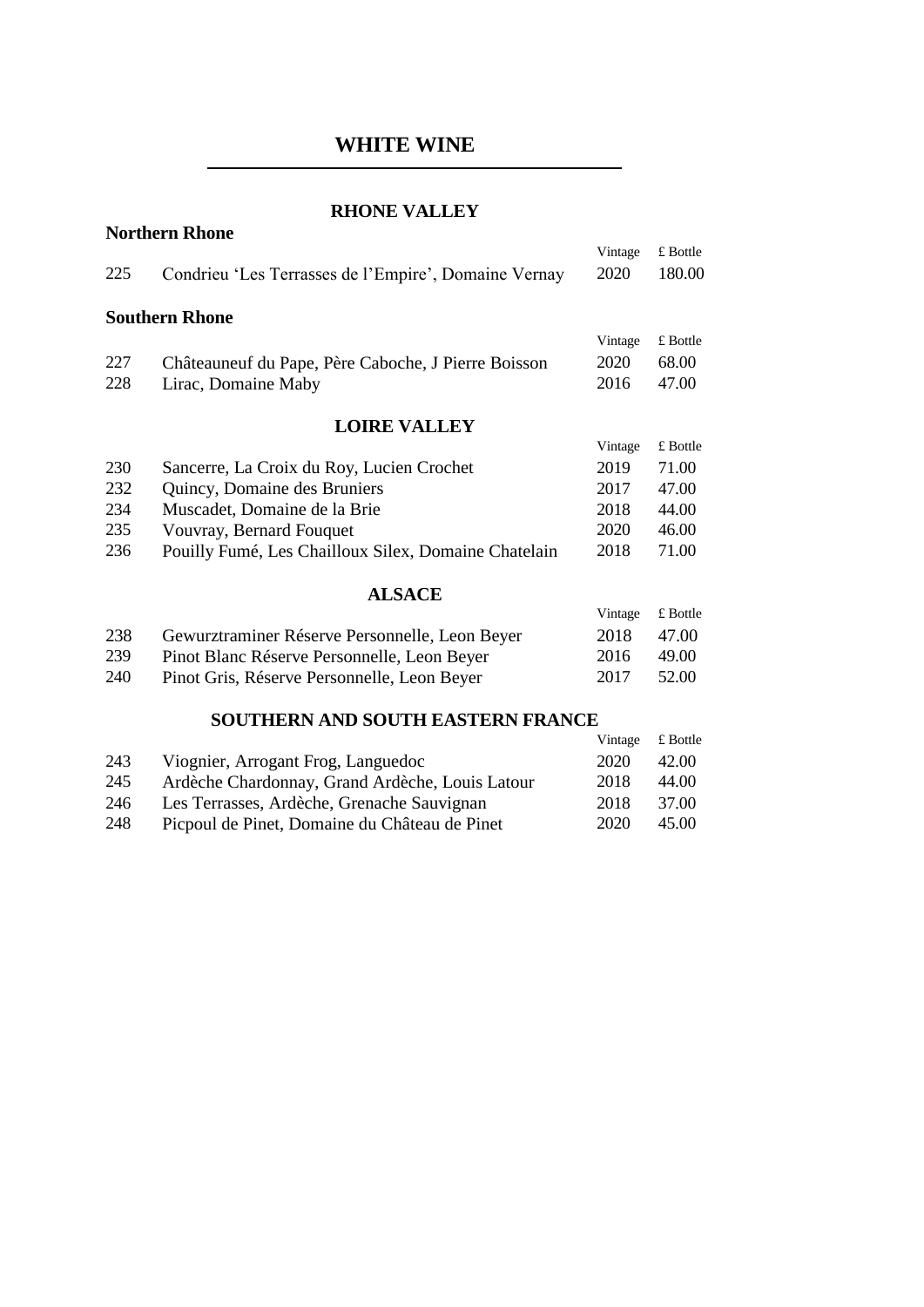#### **AUSTRIA**

| 250 | Gruner Veltliner, Domaine Wachau, Weissenkirchen                          | Vintage<br>2020 | £ Bottle<br>42.00 |
|-----|---------------------------------------------------------------------------|-----------------|-------------------|
|     | <b>GERMANY</b>                                                            |                 |                   |
|     |                                                                           | Vintage         | £ Bottle          |
| 253 | Riesling dry, Mosel, Peter & Ulrich Griebeler                             | 2020            | 44.00             |
|     | <b>SLOVENIA</b>                                                           |                 |                   |
|     |                                                                           | Vintage         | £ Bottle          |
| 255 | Sauvignon Blanc/Ribolla Gialla, Krasno, Goriska, Brda                     | 2021            | 34.00             |
|     |                                                                           |                 |                   |
|     | <b>HUNGARY</b>                                                            |                 |                   |
|     |                                                                           | Vintage         | £ Bottle          |
| 256 | Furmint, Royal Dry Tokaji, Hegyalja, Tokaji                               | 2018            | 48.00             |
|     |                                                                           |                 |                   |
|     | <b>ENGLAND</b>                                                            |                 |                   |
|     |                                                                           | Vintage         | £ Bottle          |
| 257 | Siegerrebe/Solaris/Phoenix. Three Choirs, Stone Brook,<br>Gloucestershire | 2020            | 42.00             |
| 258 | Bacchus Dry, Chapel Down, Kent                                            | 2020            | 56.00             |
|     |                                                                           |                 |                   |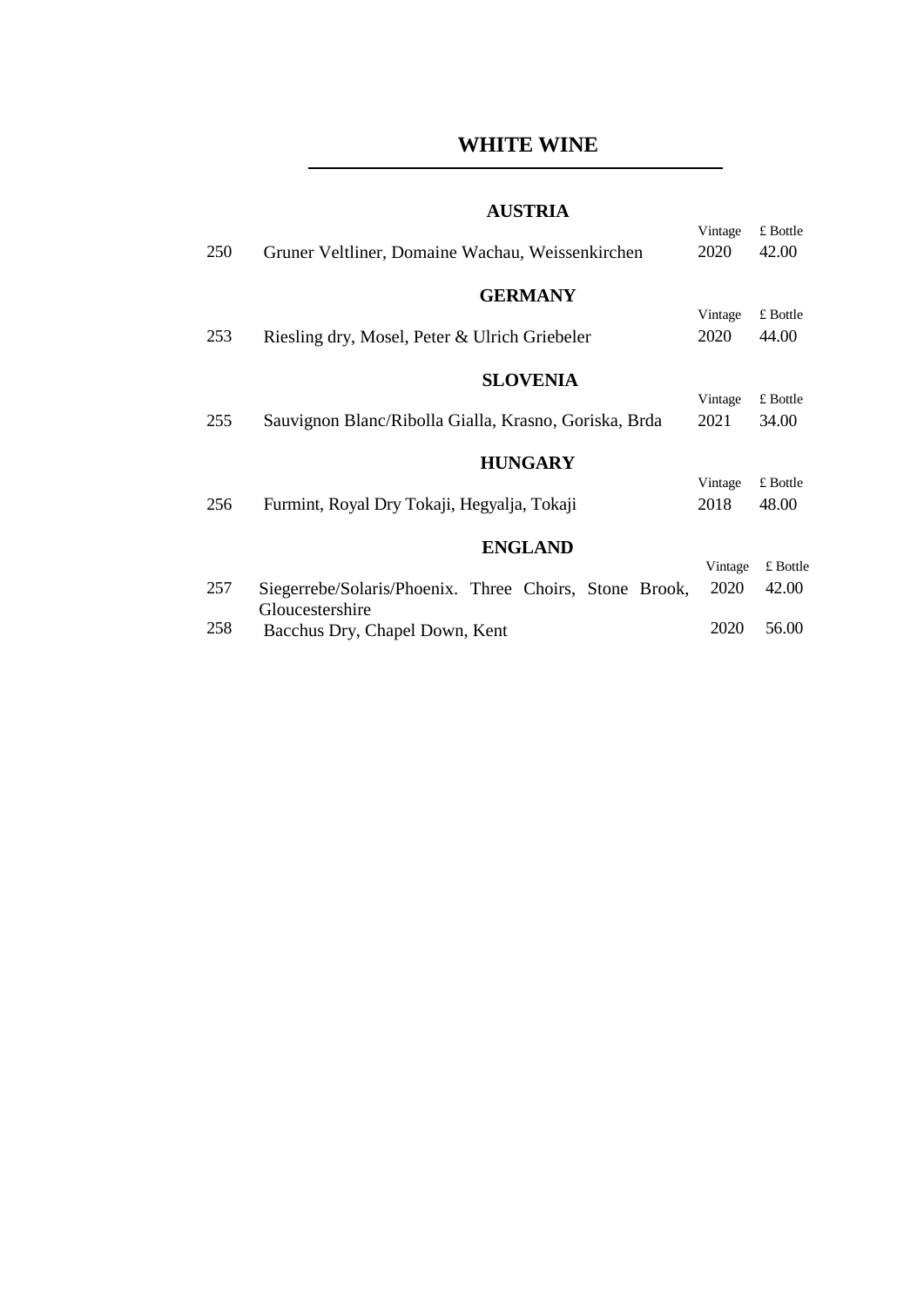## **ITALY**

|     |                                                           | Vintage | £ Bottle |
|-----|-----------------------------------------------------------|---------|----------|
| 260 | Pinot Grigio, Castel, Firmian, Mezzacorona, Umbria        | 2020    | 39.00    |
| 261 | Chardonnay, Tormaresca, Puglia                            | 2020    | 44.00    |
| 263 | Sauvignon/Chardonnay, Conte della Vipera, Umbria          | 2018    | 79.00    |
| 264 | Vermentino, Pala I Fiori, Sardegna                        | 2020    | 47.00    |
|     |                                                           |         |          |
|     | <b>SPAIN</b>                                              |         |          |
|     |                                                           | Vintage | £ Bottle |
| 270 | Albariño Miudiño, Rias Baixas, Galicia                    | 2020    | 44.00    |
| 271 | Rioja Blanco, Finca Alto Cantabria, Viñedo Insular, Rioja | 2019    | 39.00    |
|     |                                                           |         |          |
|     | <b>PORTUGAL</b>                                           |         |          |
|     |                                                           | Vintage | £ Bottle |
| 275 | Vinho Verde, Varzea Do Marao                              | 2020    | 37.00    |
| 276 | Douro Branco Reserva, Quinta da Cassa                     | 2019    | 46.00    |
| 277 | Prunus Branco, Dão, Private Selection                     | 2017    | 37.00    |
|     |                                                           |         |          |
|     | <b>SOUTH AFRICA</b>                                       |         |          |
|     |                                                           | Vintage | £ Bottle |
| 280 | Chenin Blanc, Klein Kloof, Paarl                          | 2021    | 39.00    |
| 281 | Sauvignon Blanc and Semillon, Boekenhoutskloof            | 2020    | 38.00    |
|     | 'Porcupine Ridge', Western Cape                           |         |          |
|     |                                                           |         |          |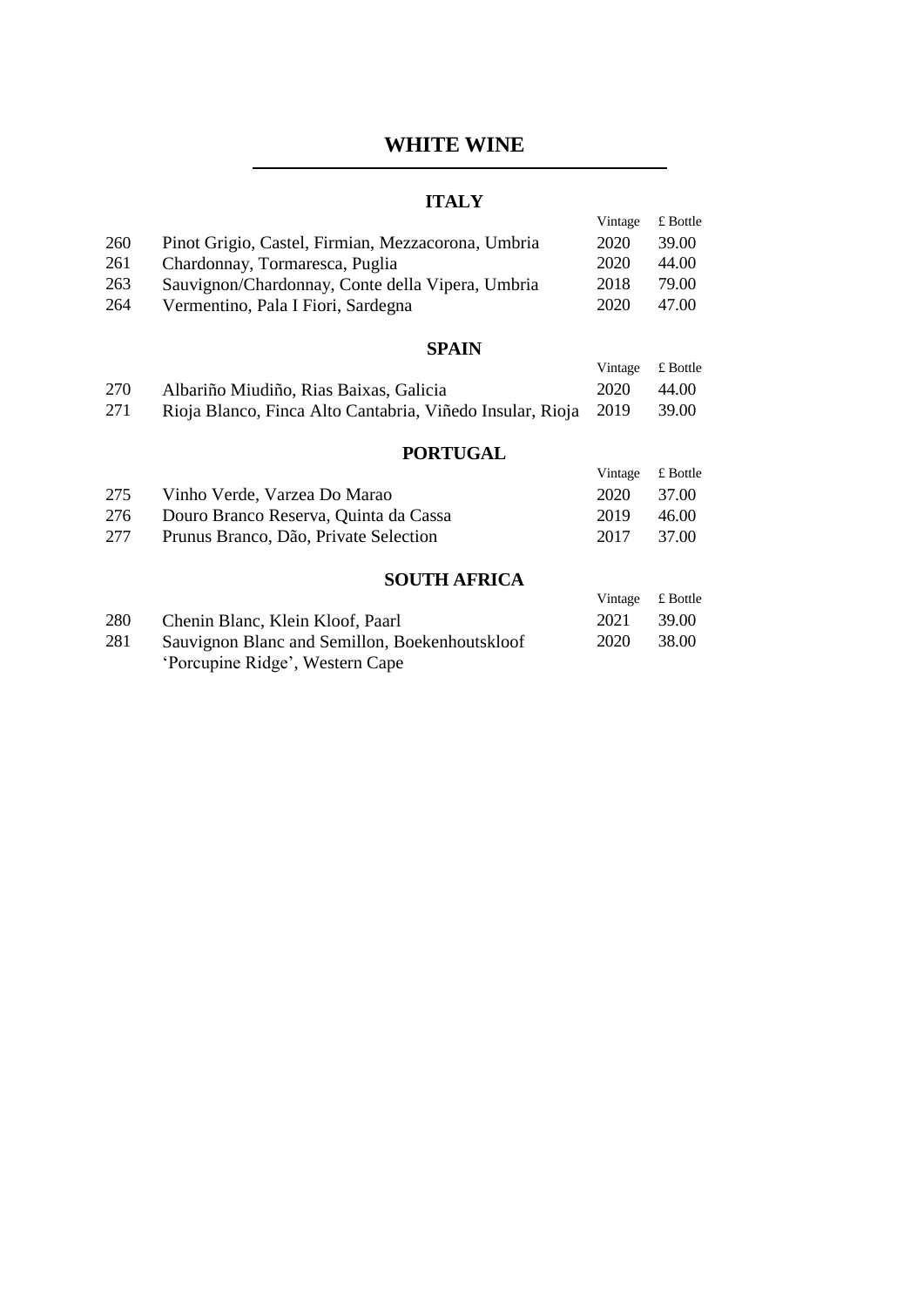## **NORTH AMERICA**

| 290 | Riesling, Firestone Vineyards, Santa Barbara County | 2016 42.00 |  |
|-----|-----------------------------------------------------|------------|--|
|     |                                                     |            |  |

Vintage £ Bottle

## **SOUTH AMERICA**

|                  |                                                       | Vintage | £ Bottle |  |
|------------------|-------------------------------------------------------|---------|----------|--|
| 295              | Torrontes Riojano, Finca la Colonia, Sarta, Argentina | 2021    | 42.00    |  |
| 296              | Pinot Gris, Pulenta Estate, Argentina                 | 2018    | 40.00    |  |
| 297              | Riesling, Apaltaqua, Chile                            | 2018    | 40.00    |  |
| 298              | Sauvignon Blanc, Perdriel, Mendoza, Argentina         | 2017    | 50.00    |  |
| <b>AUSTRALIA</b> |                                                       |         |          |  |

#### Vintage £ Bottle 299 Chardonnay, Bushranger, South Eastern Australia 2021 32.00

#### **NEW ZEALAND**

|     |                                                    | Vintage | £ Bottle |
|-----|----------------------------------------------------|---------|----------|
| 310 | Sauvignon Blanc, Cloudy Bay, Marlborough           | 2020    | 67.00    |
| 311 | Oaked Chardonnay, Cloudy Bay, Marlborough          | 2018    | 73.00    |
| 312 | Pinot Gris, Coopers Creek, The Pointer, Hawkes Bay | 2018    | 42.00    |
| 315 | Sauvignon Blanc, Mount Vernon, Marlborough         | 2021    | 53.00    |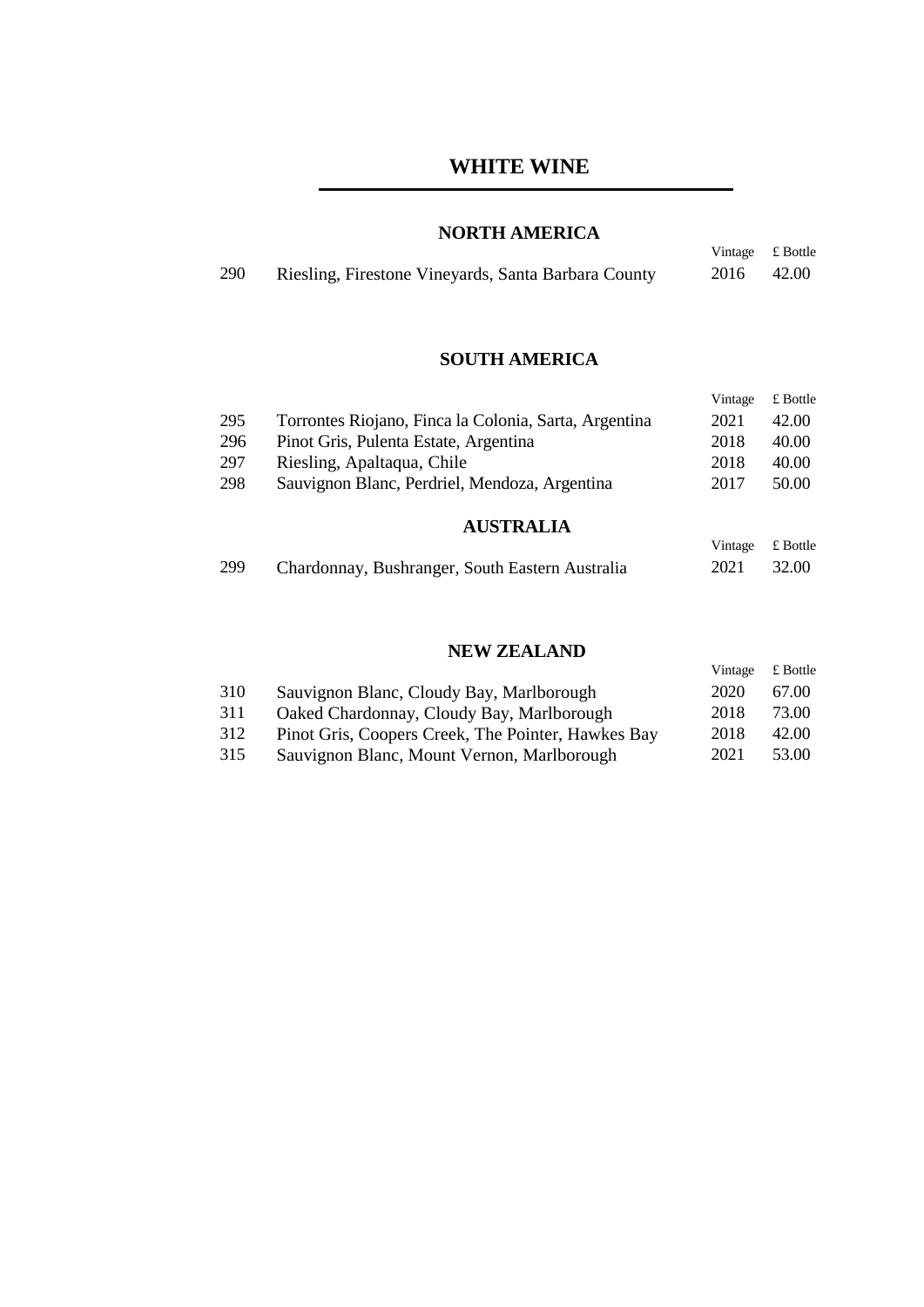# **BORDEAUX**

|     | <i><b>DWADDIA</b></i>                              |                  |       |
|-----|----------------------------------------------------|------------------|-------|
|     |                                                    | Vintage £ Bottle |       |
| 350 | Château Garreau, Bordeaux Superieur                | -2016            | 49.00 |
| 351 | Légende de Lafite Barons de Rothschild             | 2019             | 47.00 |
| 352 | Mouton Cadet Reserve, Baron Philippe de Rothschild | 2017             | 42.00 |

#### **LEFT BANK**

## **Haut-Médoc & Médoc**

|                 |                                                   | Vintage | £ Bottle   |
|-----------------|---------------------------------------------------|---------|------------|
| 355             | Château Ricaud, Côte de Bordeaux                  | 2016    | 53.00      |
| 357             | Château Belgrave, Grand Cru Classé,               | 2011    | 105.00     |
| 358             | Château Tour Saint Bonnet, Cru Bourgeois - Médoc, | 2000    | 76.00      |
| 359             | Château la Lagune, 3ème Cru Classé - Haut Médoc,  | 2000    | 289.00     |
|                 | <b>Saint Estèphe</b>                              |         |            |
|                 |                                                   | Vintage | £ Bottle   |
| 362             | Château Tronquoy De Sainte-Anne                   | 2012    | 89.00      |
| 363             | Château Cos Labory, Grand Cru Classé,             | 2005    | 116.00     |
| 364             | Château Lafon Rochet, 3ème Cru Classé,            | 2005    | 163.00     |
| <b>Pauillac</b> |                                                   |         |            |
|                 |                                                   | Vintage | $£$ Bottle |
| 367             | Pauillac, Les Légendes R, Barons de Rothschild    | 2017    | 79.00      |
| 369             | Château Grand Puy Lacoste, 5ème Cru Classé,       | 2005    | 236.00     |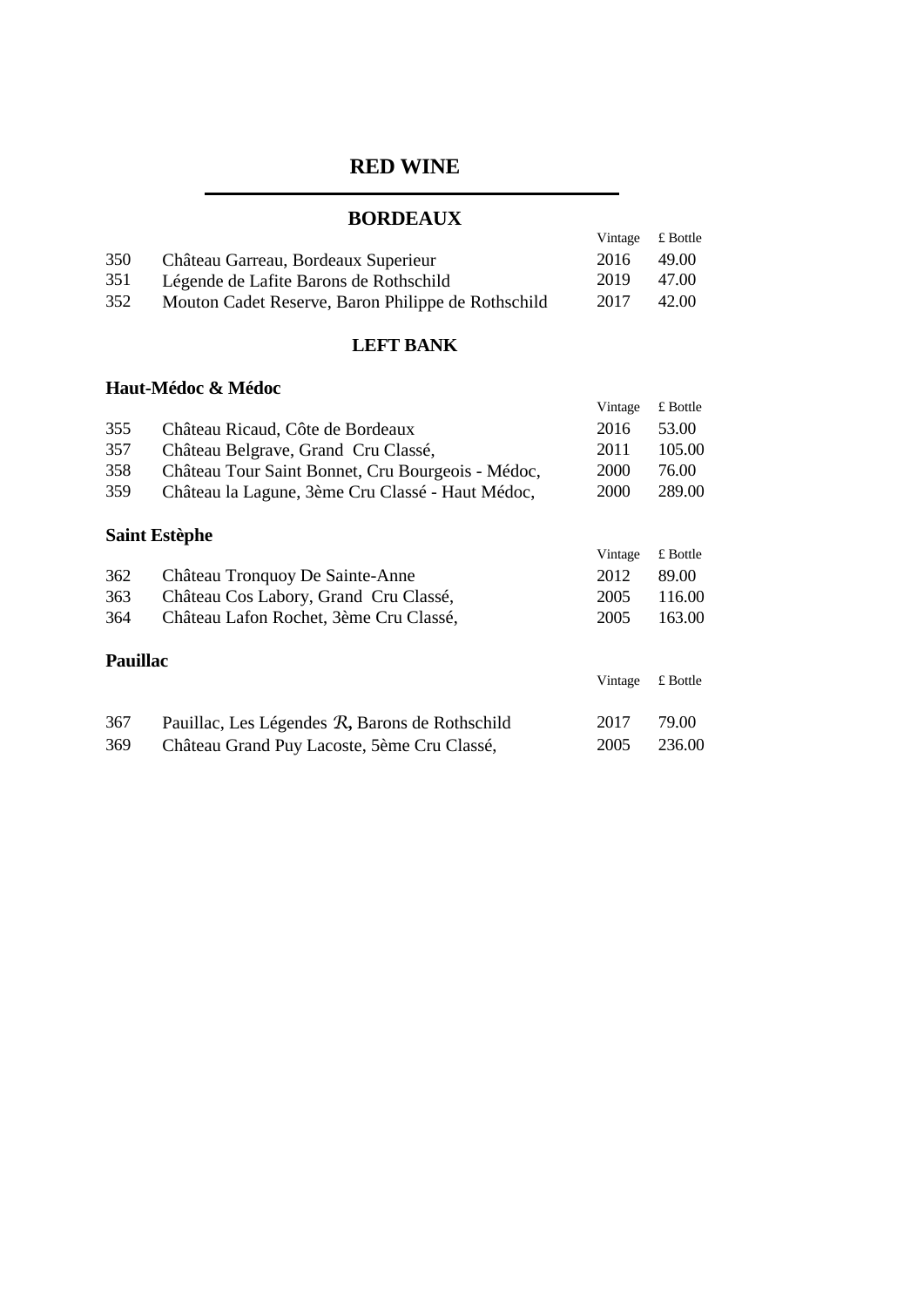## **Saint Julien**

|                |                                                      | Vintage | $\pounds$ Bottle |
|----------------|------------------------------------------------------|---------|------------------|
| 371            | La Reserve Leoville – Barton, Second wine of Château | 2013    | 110.00           |
|                | Leoville-Barton                                      |         |                  |
| 372            | Connetable de Talbot, Second wine of Château Talbot  | 2016    | 105.00           |
| 374            | Château Langoa Barton, 3ème Cru Classé               | 2000    | 211.00           |
| <b>Margaux</b> |                                                      |         |                  |
|                |                                                      | Vintage | $£$ Bottle       |
| 378            | Château Marquis D'Alesme Becker, 3ème Cru Classé     | 2005    | 147.00           |
| 379            | Initial de Desmirail, 2nd wine of Château Desmirail  | 2012    | 95.00            |
| 380            | Charmes de Kirwan, Second wine of Château Kirwan     | 2017    | 84.00            |

#### **RIGHT BANK**

## **Pomerol**

| 382 | Château Marzy                                        | Vintage<br>2018 | £ Bottle<br>99.00 |
|-----|------------------------------------------------------|-----------------|-------------------|
|     |                                                      |                 |                   |
|     | <b>Saint Emilion</b>                                 |                 |                   |
|     |                                                      | Vintage         | £ Bottle          |
| 385 | Château Puy-Blanquet, Saint Emilion Grand Cru        | 2011            | 68.00             |
| 386 | Château La Gaffelière, Saint Emilion 1 er Cru Classé | 2000            | 173.00            |
| 387 | Château Beau-Séjour Bécot, 1 er Cru Classé           | 2005            | 147.00            |
| 388 | Château Montaiguillon, Montagne Saint-Emilion        | 2014            | 99.00             |
|     |                                                      |                 |                   |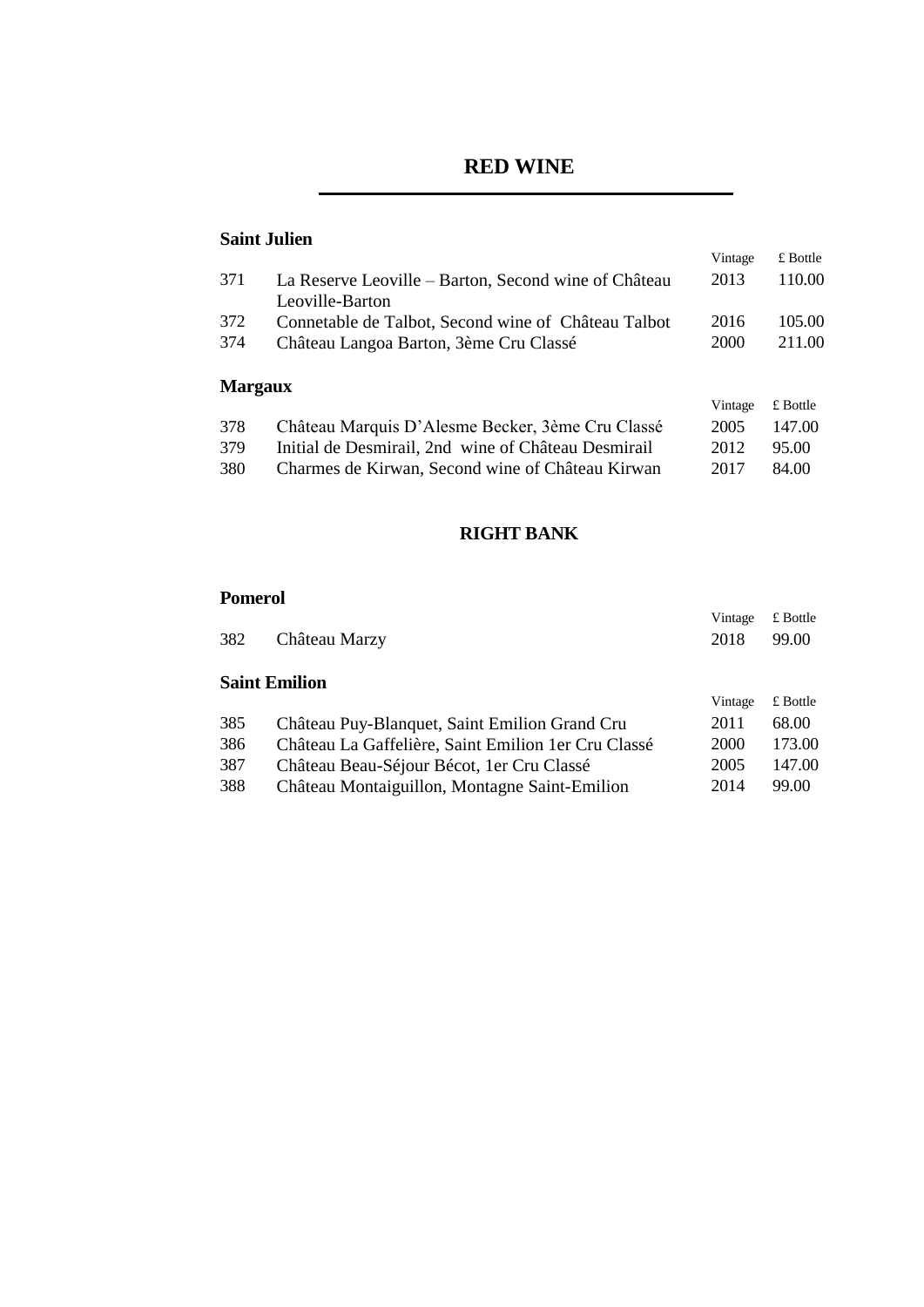## **BURGUNDY**

**Côte de Nuits**

| 392<br>393 | Gevrey Chambertin, Jean-Michel Guillon, Les Crais<br>Bourgogne Pinot Noir, Nicolas Potel | Vintage<br>2017<br>2020 | $\pounds$ Bottle<br>120.00<br>47.00 |
|------------|------------------------------------------------------------------------------------------|-------------------------|-------------------------------------|
|            | Côte de Beaune                                                                           |                         | $£$ Bottle                          |
| 395        | Chorey les Beaune, Domaine Tollot-Beaut                                                  | Vintage<br>2018         | 96.00                               |
| 397        | Côtes de Beaune Villages, Domaine Vallière                                               | 2017                    | 63.00                               |
|            |                                                                                          |                         |                                     |
|            |                                                                                          |                         |                                     |

## **BEAUJOLAIS**

|     |                                                 | Vintage | £ Bottle |
|-----|-------------------------------------------------|---------|----------|
| 400 | Beaujolais-Villages, La Perlière                | 2020    | 42.00    |
| 401 | Chiroubles, "De Pontheux" Georges Duboeuf       | 2018    | 47.00    |
| 402 | Fleurie, Clos des Quatre Vents, Georges Duboeuf | 2020    | 60.00    |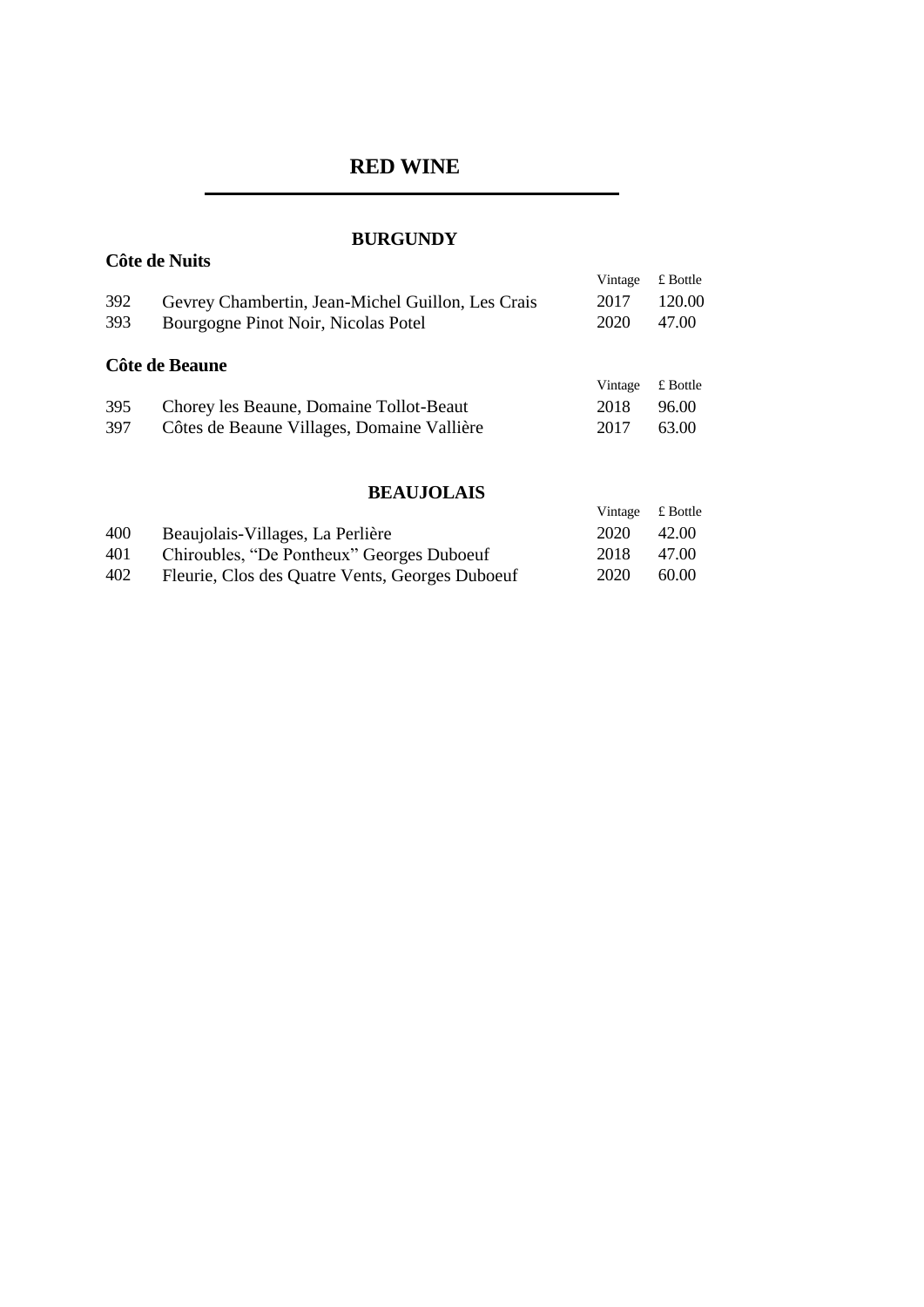## **RHONE VALLEY**

## **Northern Rhone**

|     |                                                           | Vintage | $\pounds$ Bottle |
|-----|-----------------------------------------------------------|---------|------------------|
| 405 | Cornas, Domaine Auguste Clape Cornas                      | 2013    | 189.00           |
| 406 | Saint-Joseph, Domaine Alain Graillot                      | 2019    | 71.00            |
| 407 | Crozes-Hermitage, Jean L. Colombo a Cornas, "La Tuilière" | 2019    | 57.00            |
| 408 | Côte Rôtie, Patrick Jasmin                                | 2016    | 115.00           |
|     |                                                           |         |                  |

## **Southern Rhone**

|     |                                                       | Vintage | £ Bottle |
|-----|-------------------------------------------------------|---------|----------|
| 410 | Côtes du Rhône, Domaine Saint Gayan                   | 2018    | 43.00    |
| 411 | Lirac "La Fermade", Domaine Maby                      | 2019    | 47.00    |
| 412 | Vacqueyras, Domaine Pascal                            | 2016    | 63.00    |
| 414 | Châteauneuf du Pape, "Père Caboche" J. Pierre Boisson | 2018    | 73.00    |
| 415 | Gigondas, Domaine Saint Gayan                         | 2016    | 65.00    |

## **LOIRE VALLEY**

|     |                                                | Vintage | $\pounds$ Bottle |
|-----|------------------------------------------------|---------|------------------|
| 417 | Sancerre, Jean Michel, Château Crezancy        | 2020    | 54.00            |
| 418 | Menetou Salon Pinot Noir, Domaine Jean Teiller | 2020    | 50.00            |
| 419 | Chinon, Cuvée L'Arpenty                        | 2020    | 47.00            |
| 420 | Saumur Champigny, Domaine Filliatreau          | 2019    | 44.00            |

## **SOUTHERN AND EASTERN FRANCE**

|     |                                                     |      | Vintage £ Bottle |
|-----|-----------------------------------------------------|------|------------------|
| 423 | Vin de Pays des Bouches du Rhône, Domaine Trevallon | 2013 | -89.00           |
| 425 | Pinot Noir, Arrogant Frog, Languedoc                | 2020 | 42.00            |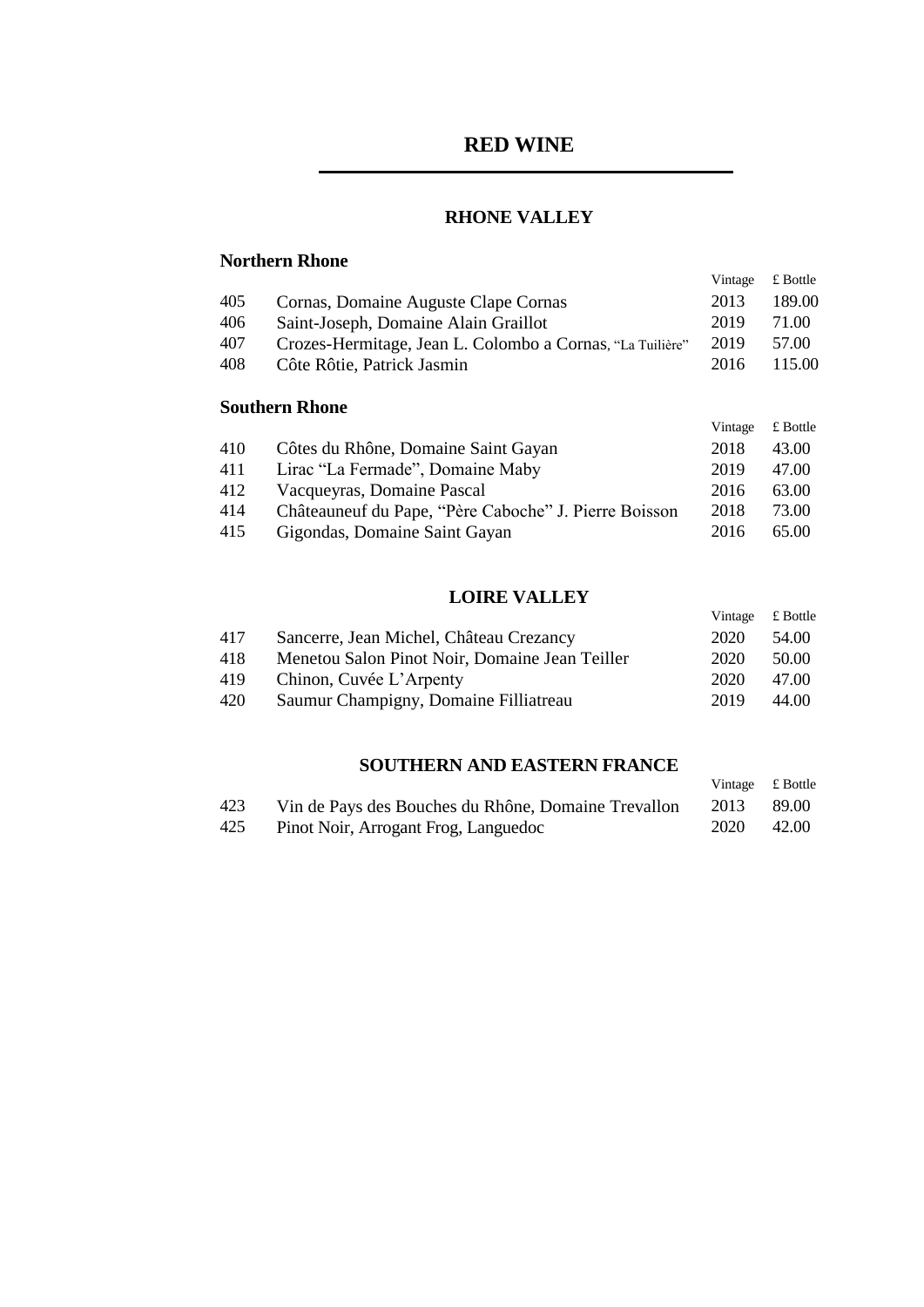## **ROMANIA**

Vintage £ Bottle

430 Pinot Noir, Incanta 2019 34.00

## **ITALY**

|     |                                                       | Vintage | $£$ Bottle |
|-----|-------------------------------------------------------|---------|------------|
| 434 | Amarone Della Valpolicella, Classico Camparol D.O.C   | 2017    | 110.00     |
| 436 | Bardolino Classico, Frescaripa                        | 2020    | 47.00      |
| 438 | Rosso di Montepulciano, La Valentina, D'Abruzzo       | 2018    | 49.00      |
| 441 | Nero d'Avola, Lamuri, Tasca d'Almerita, Sicilia D.O.C | 2018    | 58.00      |
| 442 | Sangiovese, Poggio Galiga, Grati, Chianti D.O.C.G     | 2020    | 47.00      |

#### **SPAIN**

|     |                                                   | Vintage £ Bottle |       |
|-----|---------------------------------------------------|------------------|-------|
| 446 | Rioja Crianza, Mindiarte, Rioja Alta              | 2014             | 43.00 |
| 447 | Rioja Reserva, Promesa, Rioja                     | 2014             | 51.00 |
| 448 | Ribera del Duero, Fincas, Valdemar, Castilla-Leon | 2015             | 47.00 |

## **PORTUGAL**

|     | 1 VALVULL                      |                  |  |
|-----|--------------------------------|------------------|--|
|     |                                | Vintage £ Bottle |  |
| 452 | Prunus, Dão, Private Selection | 2017 37.00       |  |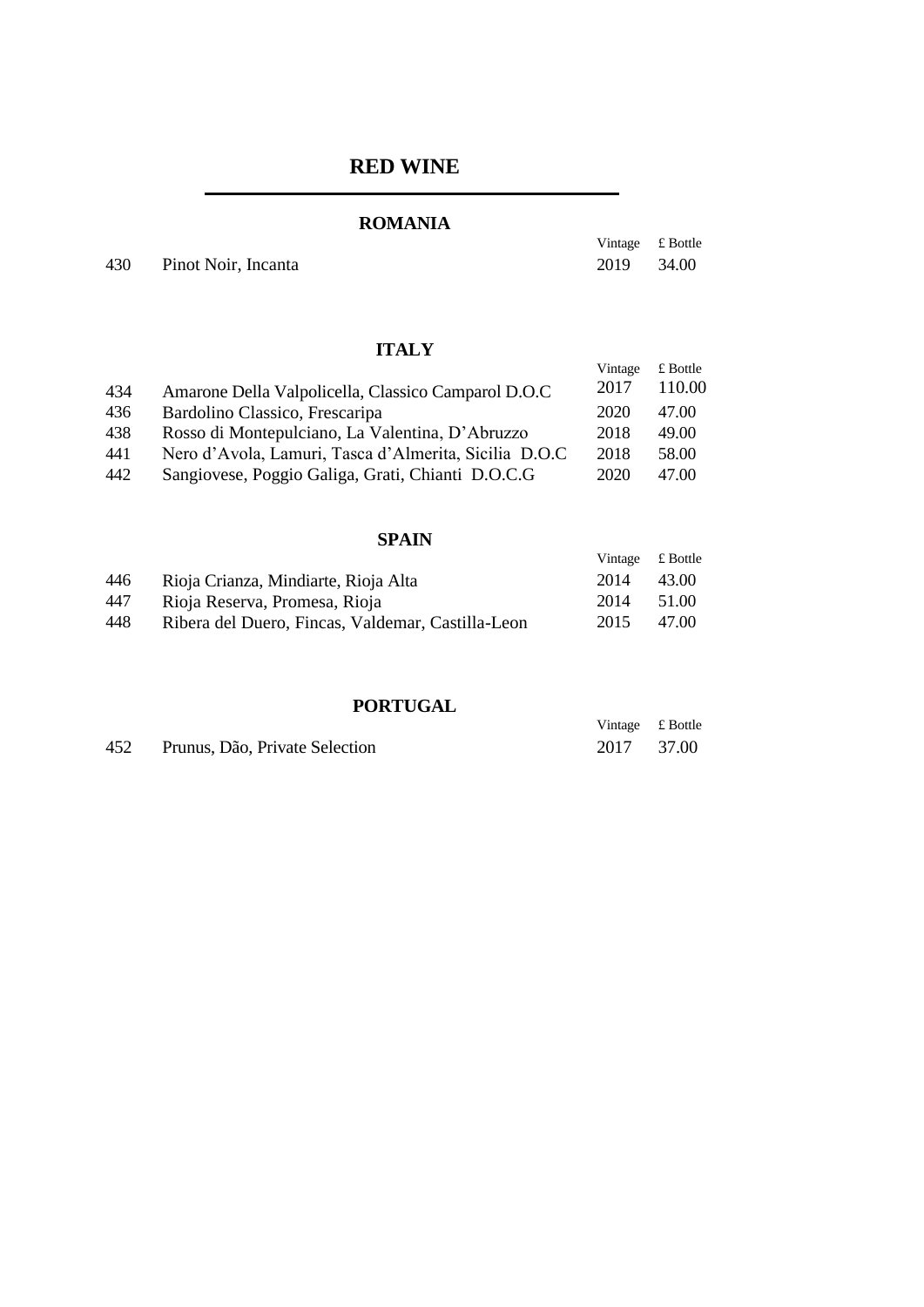## **NORTH AMERICA**

|     |                                                        | Vintage | £ Bottle |
|-----|--------------------------------------------------------|---------|----------|
| 455 | Pinot Noir, Sebastiani, Sonoma Coast, CA               | 2018    | 53.00    |
| 456 | Zinfandel, McManis, Ripon, CA                          | 2018    | 47.00    |
| 457 | Pinot Noir, Freestone Vineyards, Joseph Phelps, Sonoma | 2017    | 169.00   |
|     | Coast, CA                                              |         |          |

## **SOUTH AMERICA**

Vintage £ Bottle

| 461 | Pinot Noir, Apaltagua, Coleccion Edition, San Antonio | 2018 | 48.00 |
|-----|-------------------------------------------------------|------|-------|
|     | Valley, Chile                                         |      |       |
| 462 | Malbec, Bodega Norton, Mendoza, Argentina             | 2021 | 46.00 |

#### **AUSTRALIA**

|     |                                                         | Vintage | £ Bottle |
|-----|---------------------------------------------------------|---------|----------|
| 464 | Shiraz, Bushranger, South Eastern Australia             | 2020    | 32.00    |
| 465 | Cabernet Sauvignon, Steeple Jack, South Australia       | 2014    | 40.00    |
| 466 | Merlot, Shaw Family, McLaren Vale, Southern Australia   | 2014    | 44.00    |
| 467 | Cabernet Sauvignon, Deakin Estate, Red Cliffs, Victoria | 2019    | 40.00    |

#### **NEW ZEALAND**

|     |                                     | Vintage £ Bottle |       |
|-----|-------------------------------------|------------------|-------|
| 470 | Pinot Noir, Cloudy Bay, Marlborough | 2019             | 79.00 |

#### **SOUTH AFRICA**

|     |                                       | Vintage £ Bottle |       |
|-----|---------------------------------------|------------------|-------|
| 476 | Pinotage, Cloof, Wine of orign Darlin | 2018             | 39.00 |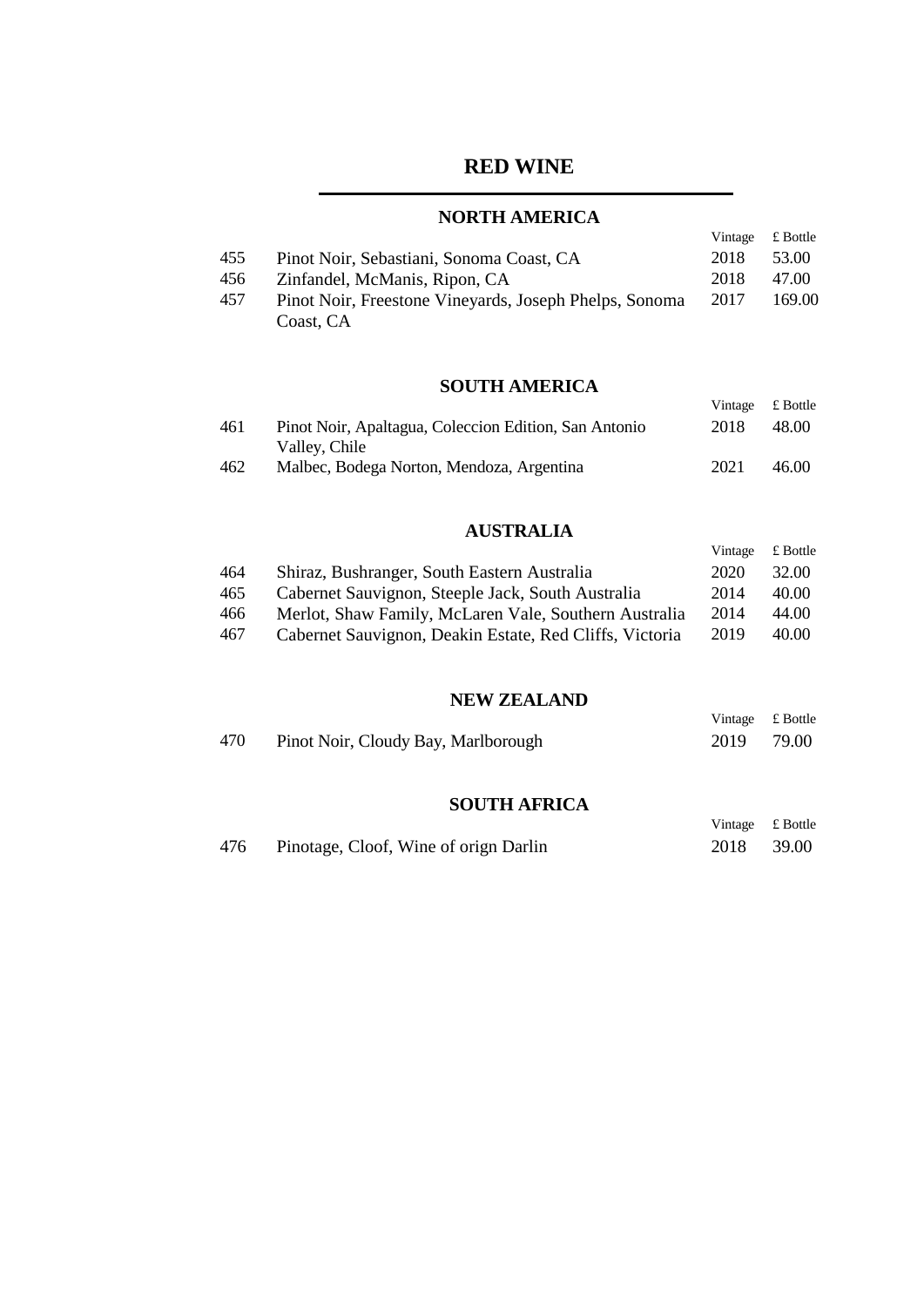# **ROSÉ**

## **FRANCE**

|     |                                                        | Vintage | £ Bottle |
|-----|--------------------------------------------------------|---------|----------|
| 500 | Sancerre, La Croix du Roy, Lucien Crochet              | 2020    | 68.00    |
| 501 | Tavel, La Forcadière, Domaine Maby, Southern France    | 2020    | 40.00    |
| 502 | Rosé d'Anjou, Auguste Bonhomme, Loire Valley           | 2020    | 44.00    |
| 503 | Whispering Angel, Château d'Esclans, Côtes de Provence | 2020    | 68.00    |

## **ITALY**

|     |                                  | Vintage £ Bottle |       |
|-----|----------------------------------|------------------|-------|
| 510 | Santa Tresa Organic Rosé, Sicily | 2019             | 38.00 |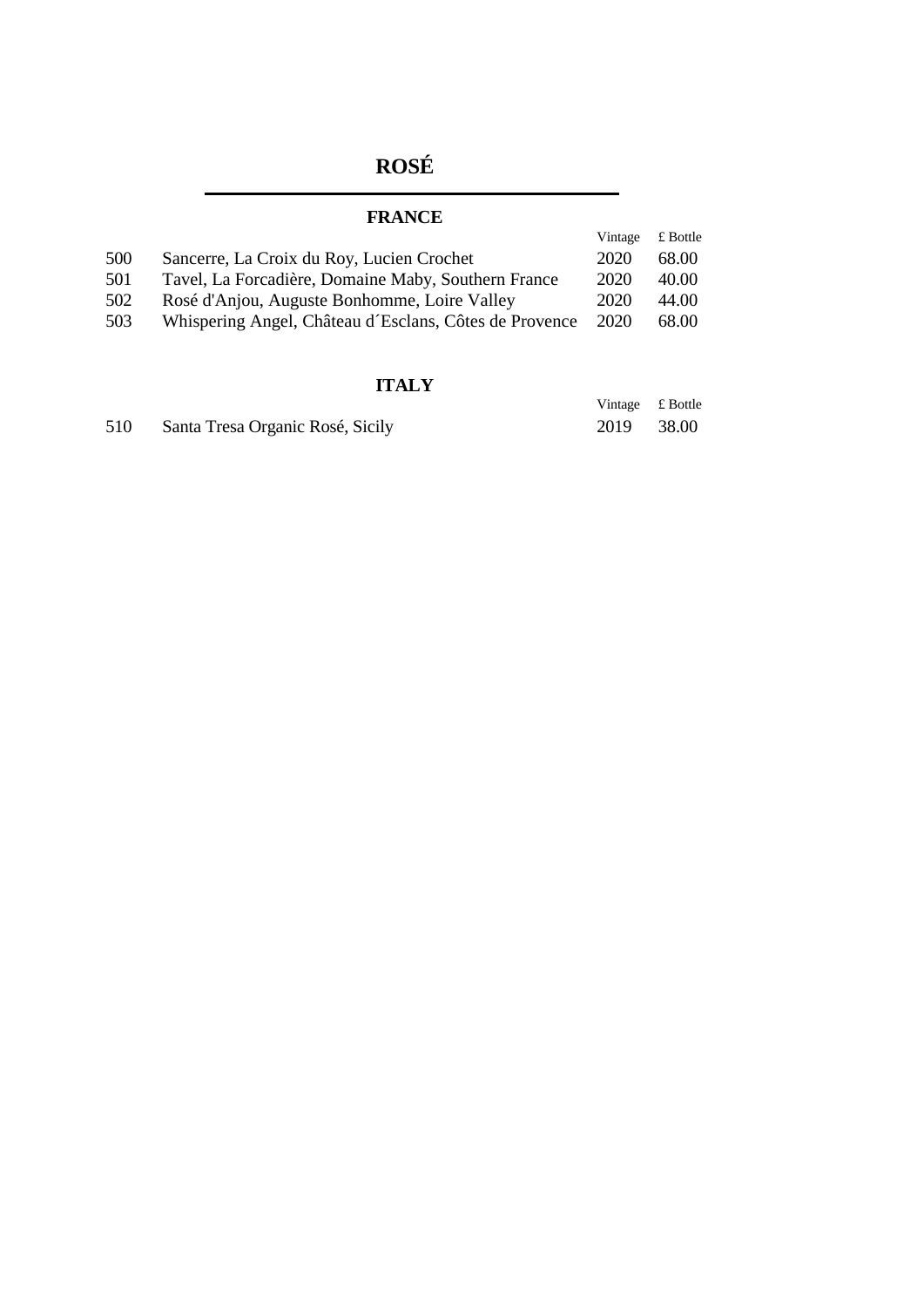# **HALF BOTTLES**

## **CHAMPAGNE**

|     |                                                                 | Vintage   | £ Bottle   |
|-----|-----------------------------------------------------------------|-----------|------------|
| 602 | Testulat, Carte d'Or, Blanc de Noirs, Epernay                   | <b>NV</b> | 42.00      |
| 604 | Piper Heidsieck, Rose Sauvage Brut, Reims                       | <b>NV</b> | 47.00      |
|     | <b>RED BORDEAUX</b>                                             |           |            |
|     |                                                                 | Vintage   | $£$ Bottle |
| 608 | Château Montaiguillon, Montagne St Emilion                      | 2015      | 37.00      |
| 609 | Initial de Desmirail, Margaux 2eme wine of Château<br>Desmirail | 2006      | 40.00      |
| 610 | Château La Tonnelle, Haut Medoc                                 | 2014      | 37.00      |
|     |                                                                 |           |            |
|     | <b>WHITE BURGUNDY</b>                                           |           |            |
|     |                                                                 | Vintage   | £ Bottle   |

| 615  | Pouilly-Fuisse, Domaine Thibert, Pere et Fils        | 2009 | 49.00 |
|------|------------------------------------------------------|------|-------|
| -616 | Meursault "Les Grands Charrons" M. Bouzereau et Fils | 2016 | 60.00 |

## **RED BURGUNDY**

|     |                                                                 | Vintage | £ Bottle |
|-----|-----------------------------------------------------------------|---------|----------|
| 618 | Chorey Les Beaune, Domaine Tallot-Beaut                         | 2015    | 42.00    |
| 619 | Morey Saint Denis, Domaine Arlaud                               | 2012    | 63.00    |
| 620 | Nuits-Saint-Georges, Vieilles Vignes, Domaine Alain<br>Michelot | 2013    | 52.00    |
| 621 | Gevrey-Chambertin, Domaine Perrot-Minot                         | 2012    | 63.00    |

## **RED BEAUJOLAIS**

Vintage £ Bottle

| 622 | Fleurie, Clos des Quatre Vents, Georges Duboeuf |  | 2017 31.00 |
|-----|-------------------------------------------------|--|------------|
|-----|-------------------------------------------------|--|------------|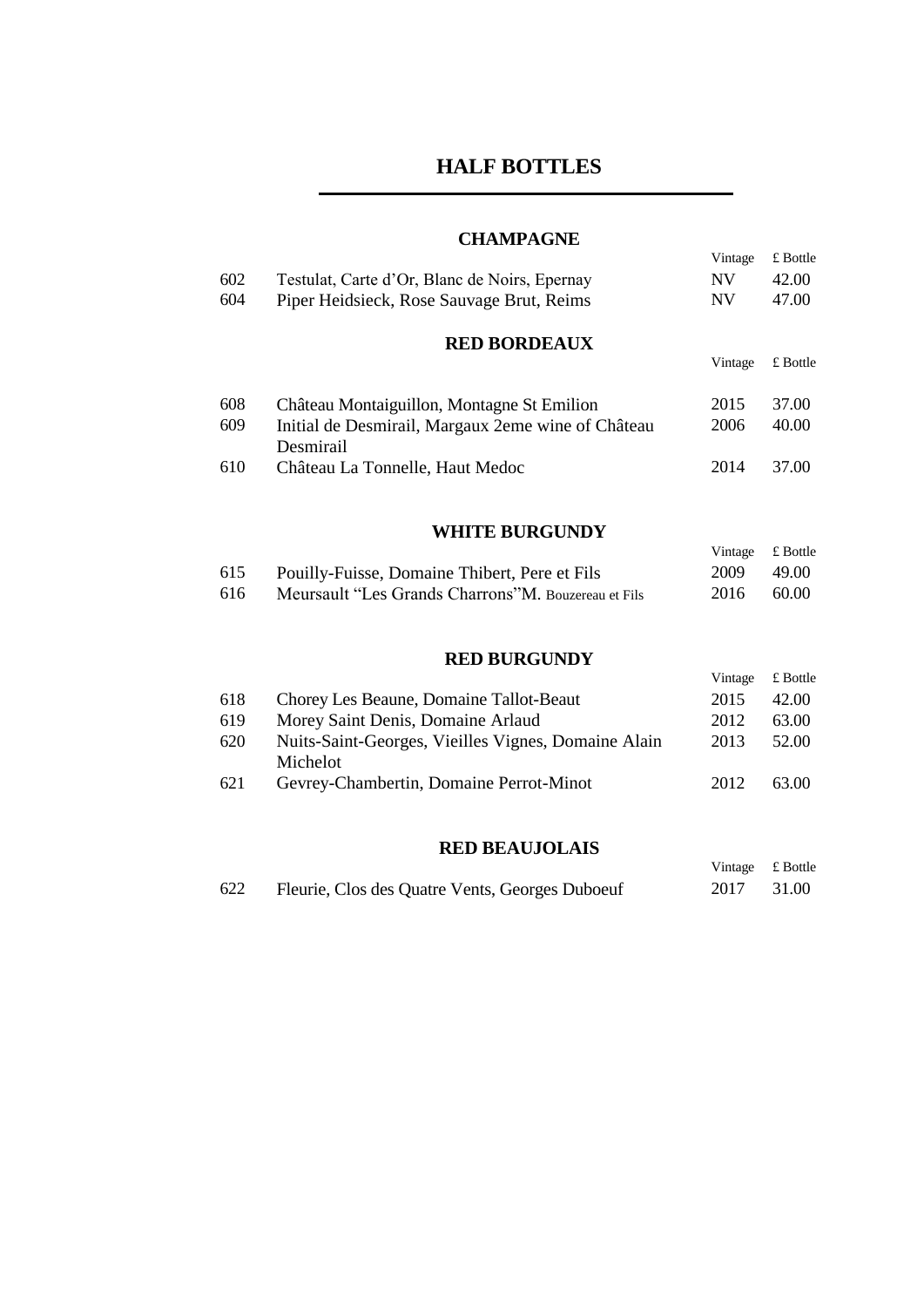# **HALF BOTTLES**

## **RED RHONE**

|     | ------------                     |                  |       |
|-----|----------------------------------|------------------|-------|
|     |                                  | Vintage £ Bottle |       |
| 630 | Gigondas, Domaine Saint Gayan    | 2015 37.00       |       |
| 631 | Lirac "La Fermade", Domaine Maby | 2016             | 30.00 |
|     |                                  |                  |       |

## **WHITE LOIRE**

|     |                                                      | Vintage £ Bottle |       |
|-----|------------------------------------------------------|------------------|-------|
| 632 | Muscadet, Sèvre et Maine sur Lie, Le Fief de la Brie | 2017             | 26.00 |
| 633 | Sancerre, Domaine Naudet,                            | 2017             | 32.00 |
| 634 | Menetou Salon, Domaine Jean Teiller                  | 2017             | 34.00 |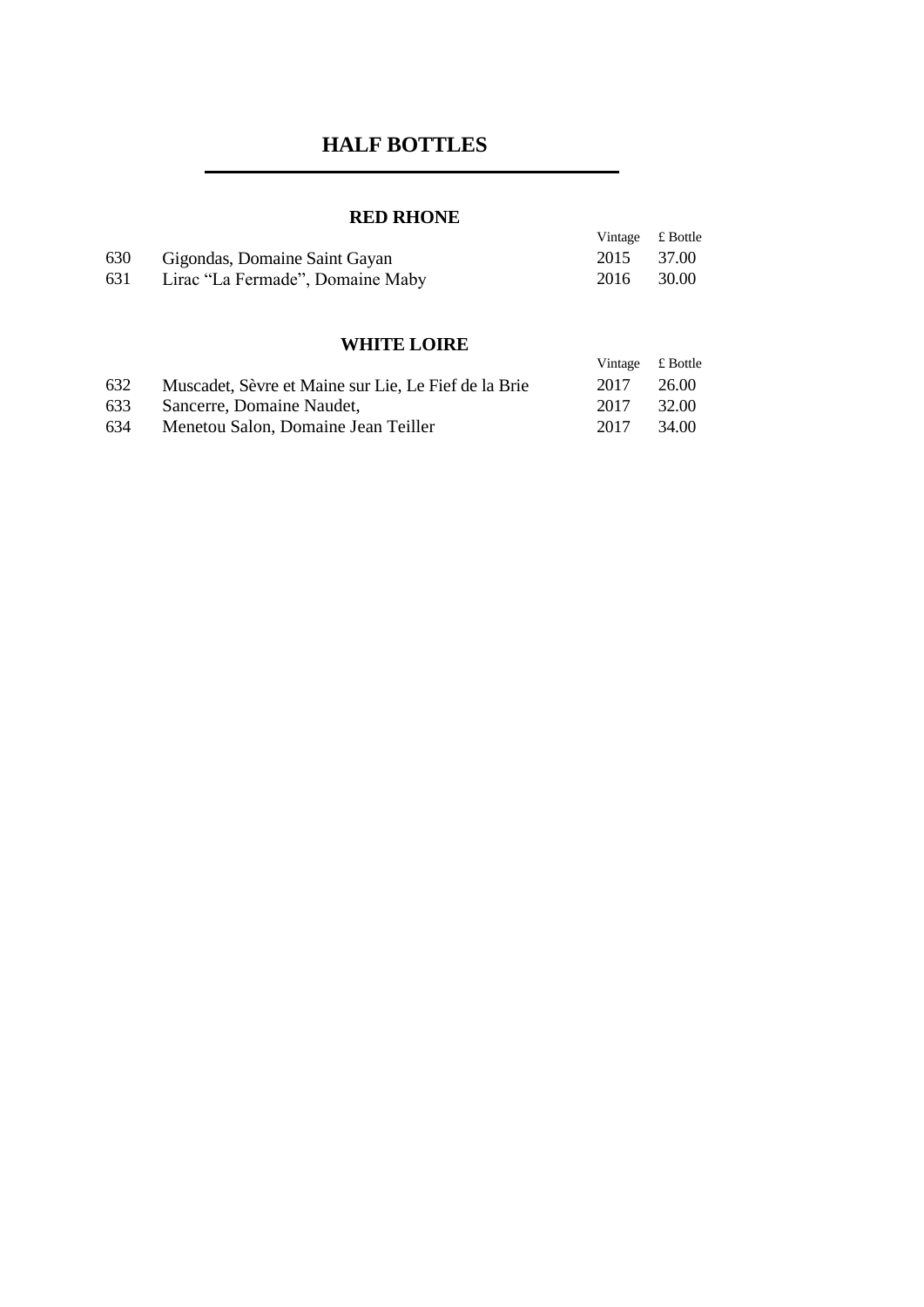# **SWEET WINES**

## **FRANCE**

**Bordeaux** 

| Vintage | £ Bottle |
|---------|----------|
| 2009    | 60.00    |
| 1961    | 2300.00  |
| 2014    | 44.00    |
|         |          |
|         | £ Bottle |
| NV      | 51.00    |
| NV      | 46.00    |
|         | Vintage  |

#### **HUNGARY**

|     |                                                   | Vintage | £ Bottle         |
|-----|---------------------------------------------------|---------|------------------|
| 660 | Tokaji, The Royal Tokaji Wine Company-5 Puttonyos | 2013    | 57.00            |
|     | (50c)                                             |         |                  |
|     |                                                   |         |                  |
|     | <b>ITALY</b>                                      |         |                  |
|     |                                                   | Vintage | $\pounds$ Bottle |
| 666 | Moscato d'Asti, Prunotto                          | 2020    | 44.00            |

## **NORTH AMERICA, CALIFORNIA**

|     |                                      | Vintage £ Bottle |        |
|-----|--------------------------------------|------------------|--------|
| 671 | Black Muscat, Quady, Elysium, Madera | 2016             | -40.00 |